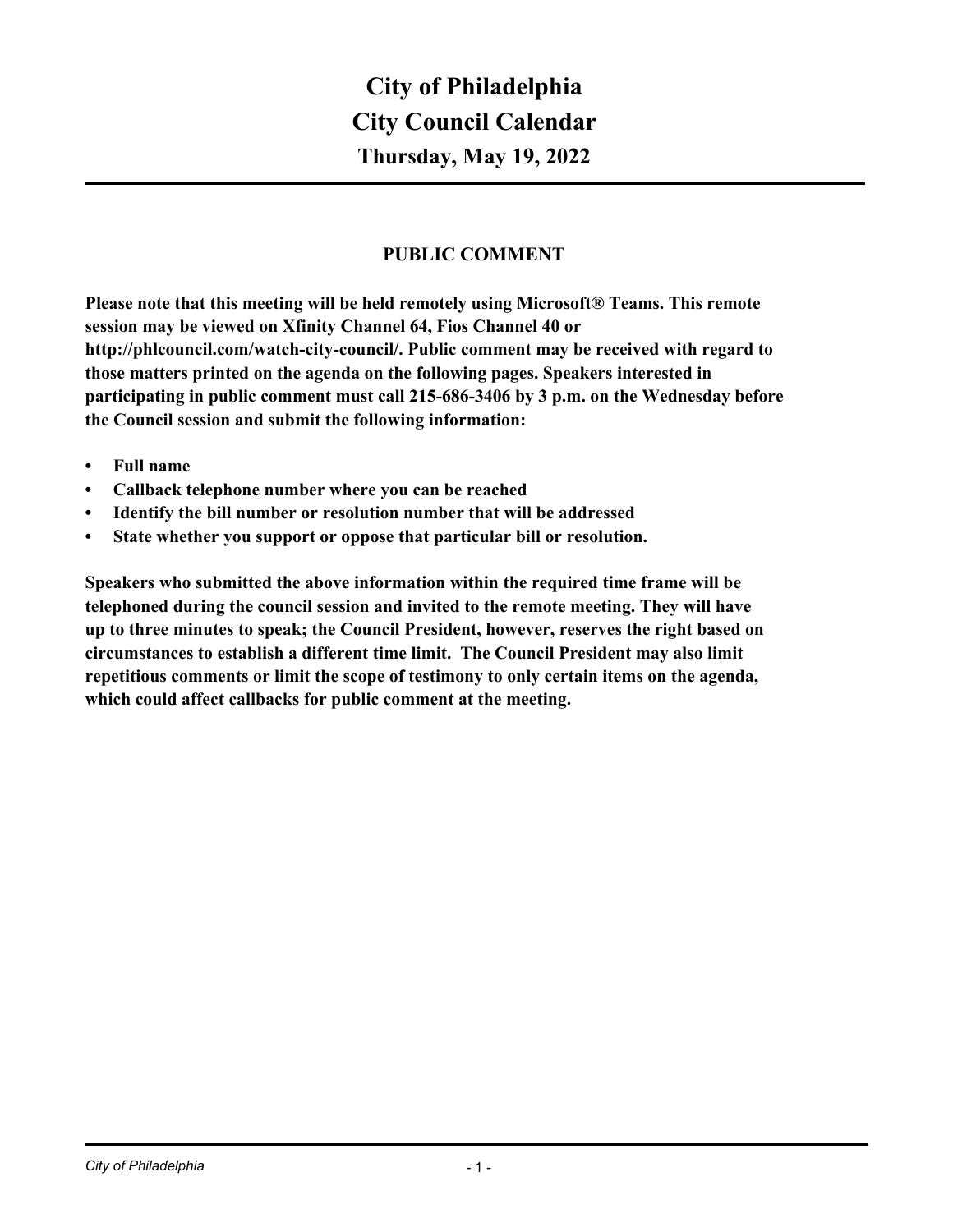**Note: Some items do not occur at every session:**

**Invocation.**

**Approval of the journal of the preceding meeting.**

**Requests by Councilmembers for permission to be absent from the session.**

**Reading of communications from the Mayor.**

**Introduction of bills and resolutions (to be referred to appropriate Committees of Council).**

**Reports from Committees of Council.**

**Special business.**

**Bills on first reading.**

**Public comment on bills and resolutions on the Second Reading and Final Passage Calendars – titles are printed below.**

**Bills that Council passed but that need to be returned by the Mayor for reconsideration.**

**Consideration of bills and resolutions on the Second Reading and Final Passage Calendars.**

**Bills and resolutions on the Suspension Calendar.**

**Speeches by Councilmembers.**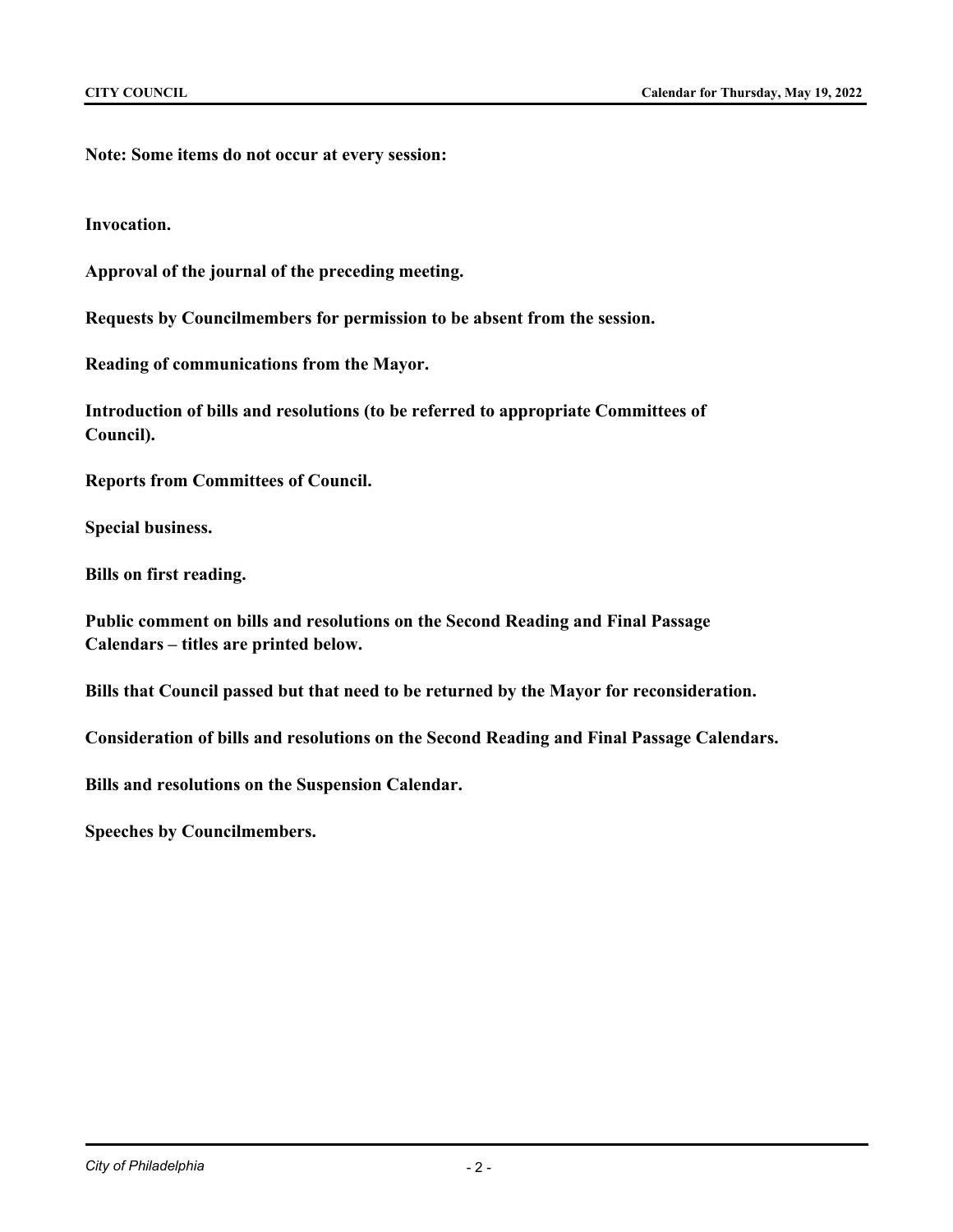**.**

# **BILLS AND RESOLUTIONS ON FINAL PASSAGE**

#### **200533**

#### **INTRODUCED BY:** Councilmember Bass

Resolution calling on Comcast Spectacor to reconsider its naming rights agreement with Wells Fargo based on its history of unethical banking practices.

### **210396**

### **INTRODUCED BY:** Councilmember Parker

Resolution calling on the Sheriff of the City of Philadelphia to request an Order from the President Judge of the Philadelphia County Court of Common Pleas of the First Judicial District of Pennsylvania to temporarily stay all mortgage and tax foreclosure sales.

### **210434**

### **INTRODUCED BY:** Councilmember Oh

Resolution calling on the City of Philadelphia to implement minimum force training for all law enforcement officers.

#### **210913**

# **INTRODUCED BY:** Councilmember Bass

Resolution authorizing City Council to retain legal counsel to file a lawsuit to require the Administration to implement and enforce Bill Number 200425, an ordinance duly enacted by the City Council of Philadelphia which became law on January 28, 2021.

#### **220422**

## **INTRODUCED BY:** Councilmember Bass

Resolution urging the School District of Philadelphia to enhance its maternity leave program.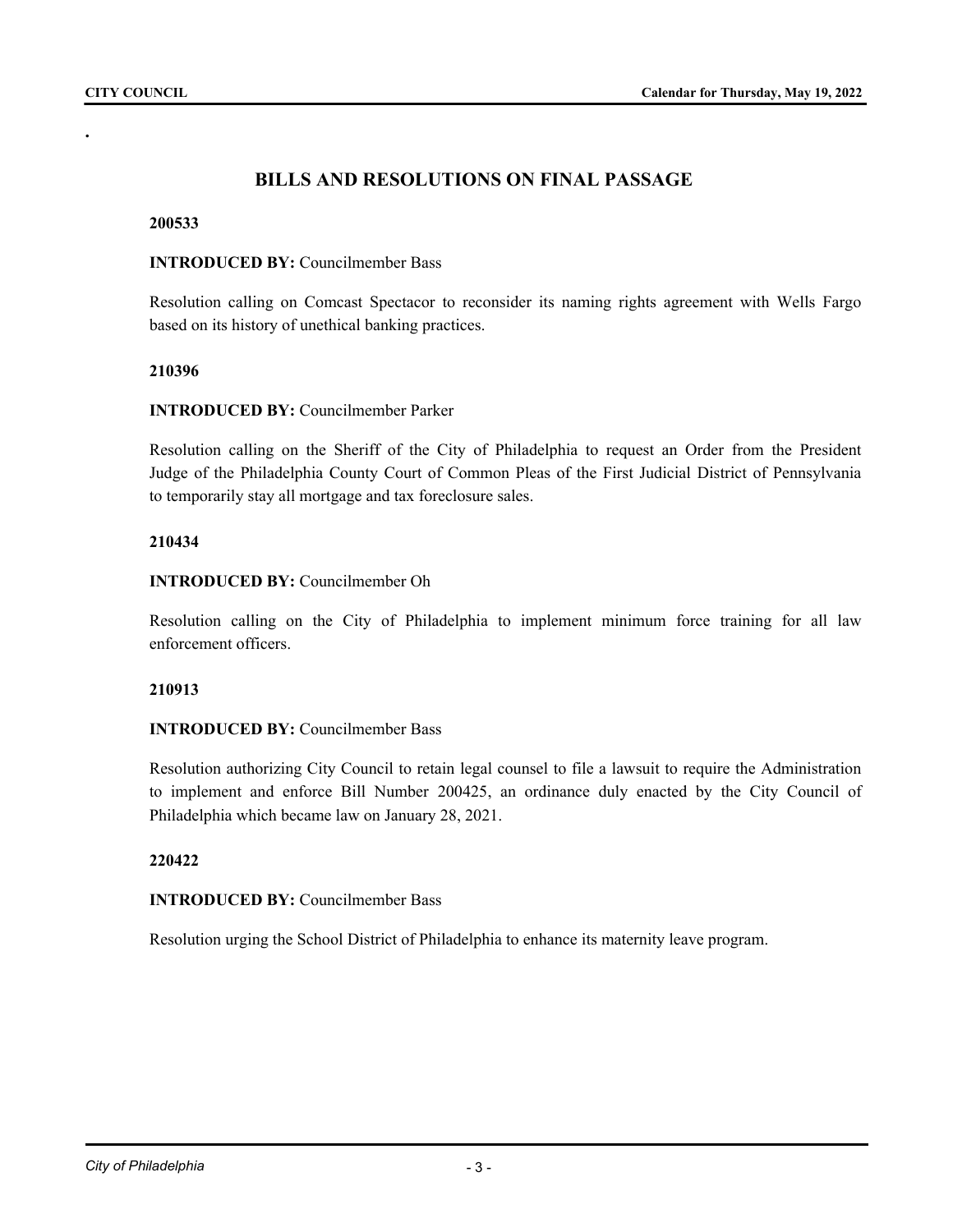#### **220426**

### **INTRODUCED BY:** Councilmember Gym

Resolution honoring twelve of Philadelphia's emerging Asian American leaders: Lan Dinh, Chi-Ser Tran, Neil Makhija, Dr. Esther Hio-Tong Castillo, Stephanie Sun, Anne Ishii, Jennie Nam, Sreymum Sok, Sinta Storms, Thi Lam, Sheila Maddali, and Maia Weintraub for their deep commitment to empowering their communities, and their work in fighting for food sovereignty, dismantling barriers in social services, expanding economic opportunity and justice, investing in community-based arts, advancing representation in sports, and protecting civil rights on the occasion of Asian American and Pacific Islander History Month.

### **220427**

### **INTRODUCED BY:** Councilmember Gym

Resolution honoring Philadelphia-born author, podcaster, cultural critic, media trailblazer, and Peabody award winner Phil Yu, founder of "Angry Asian Man," a destination website on Asian American pop culture, politics, sports, and more, and co-author of the New York Times best seller Rise: A Pop History of Asian America from the 90s to Now.

#### **220428**

**INTRODUCED BY:** Councilmembers Jones, Council President Clarke, Parker, Johnson, Gauthier, Gym, Bass, Domb, Green, Squilla, Thomas, Brooks, Gilmore Richardson, O'Neill and Quiñones Sánchez

Resolution celebrating Joel Embiid as MVP: "Most Valuable Philadelphian."

#### **220429**

#### **INTRODUCED BY:** Councilmember Johnson

Resolution also naming the 1500 block of Lombard Avenue as Wesley Way, to commemorate the historic Wesley A.M.E. Zion Church and/or one of the most influential Pastors in the church's history-Rev. Alfred G. Dunston.

#### **220430**

## **INTRODUCED BY:** Councilmember Johnson

Resolution urging the United States Congress to pass the Judiciary Act of 2021, to restore the integrity of the United States Supreme Court by adding four new seats.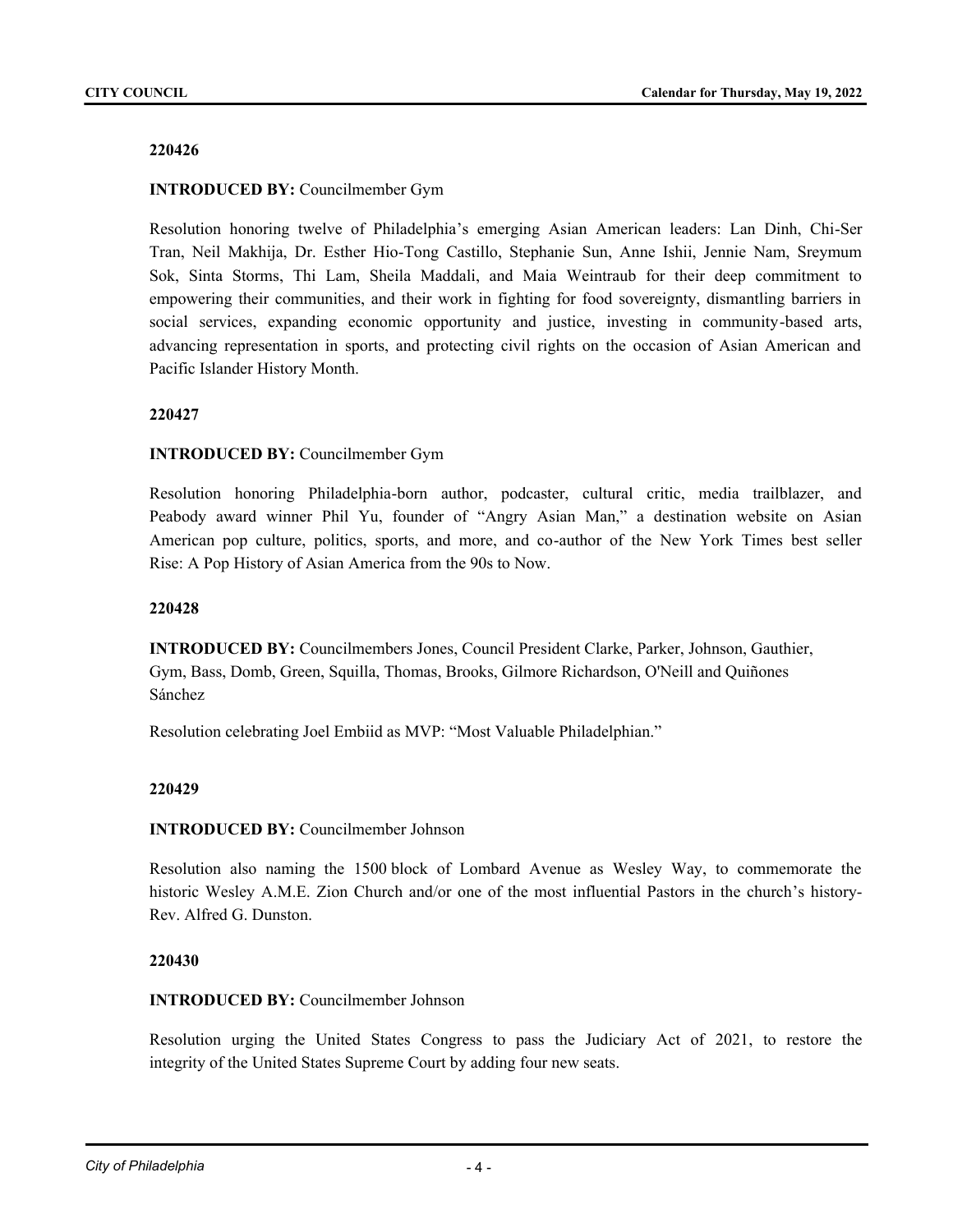# **220431**

# **INTRODUCED BY:** Councilmember Green

Resolution calling upon the General Assembly of the Commonwealth of Pennsylvania to pass HB140, the Parking Protected Bike Lane and Plaza bill, to empower municipalities to buffer bike lanes with parking on state roads.

# **220432**

# **INTRODUCED BY:** Councilmember Green

Resolution recognizing May 15-20, 2022 as the inaugural Multicultural Media Professionals Week in the City of Philadelphia.

### **220433**

# **INTRODUCED BY:** Councilmember Green

Resolution applauding Philadelphia's selection as a participant city in the Municipalities Reimagining Community Safety Initiative.

## **220434**

# **INTRODUCED BY:** Councilmember Oh

Resolution honoring the life and legacy of the Honorable Norman Y. Mineta, who passed away on May 3, 2022, during Asian American Pacific Islander (AAPI) Heritage Month.

### **220435**

# **INTRODUCED BY:** Councilmember Gauthier

Resolution designating May 15, 2022 the Inaugural Day of Serenity in the City of Philadelphia, providing communities disproportionately impacted by gun violence the opportunity to gather in peace and healing.

# **210685-AA**

**INTRODUCED BY:** Councilmembers Green, Squilla, Gym, Henon, Gilmore Richardson, Domb, Brooks and Bass

An Ordinance amending Subcode "A" (The Philadelphia Administrative Code) of Title 4 (The Philadelphia Building Construction and Occupancy Code) of The Philadelphia Code, by amending Section A-703, entitled "Special Certificate of Inspection," to enhance building safety requirements for educational occupancies, all under certain terms and conditions.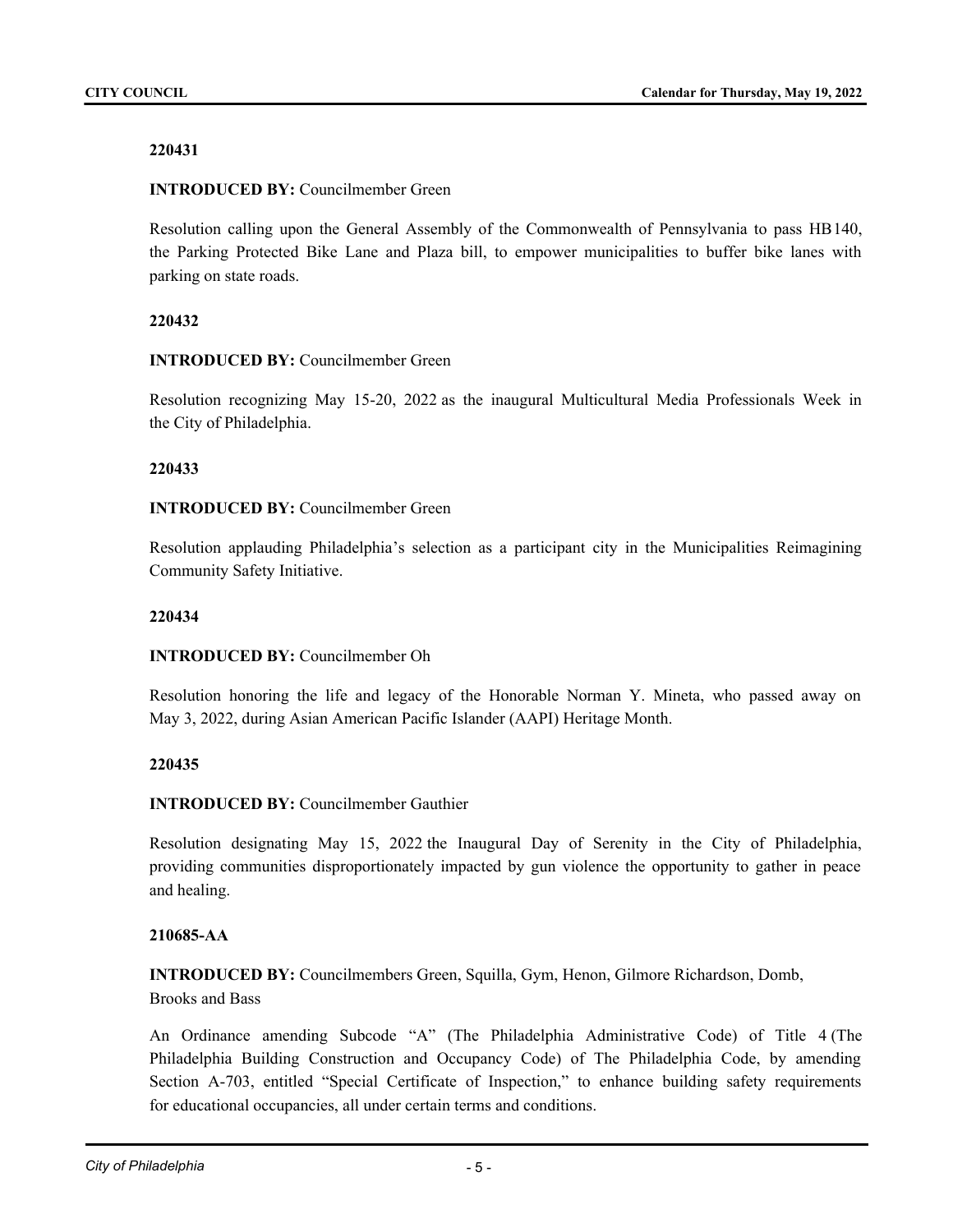# **BILLS AND RESOLUTIONS ON SECOND READING AND FINAL PASSAGE**

#### **200658**

### **INTRODUCED BY:** Councilmember Jones

An Ordinance authorizing the installation of a traffic signal at the intersection of Upland Way and Berks Street.

### **210478**

# **INTRODUCED BY:** Councilmember Gauthier

An Ordinance establishing a parking regulation in the vicinity of: Frazier street and Spruce street; Ludlow street and S. 58th street; Yewdall street and Larchwood avenue; Reinhard street and S. 47th street; S. 48th street and Reinhard street; Baring street and N. 32nd street; Brandywine street and N. 34th street; Hamilton street and N. 35th street; Haverford avenue and N. 32nd street; Haverford Avenue and N. 40th street; Wallace street and N. 33rd street; Mandela Way and N. 46th street; Mount Vernon street and N. 33rd street; Preston street and Baring street; St. Malachys Way and N. 46th street; Spring Garden street and N. 40th street; N. 31st street and Hamilton street; Sansom street and S. 49th street; S. 61st street and Walnut street; Irving street and S. 51st street; Ruby street and Market street; Pine street and S. 46th street; Mount Vernon street and N. 32nd street; N. 42nd street and Baring street; and State street and Powelton avenue.

### **210800**

**INTRODUCED BY:** Councilmembers Gauthier, Parker, Brooks, Gym, Gilmore Richardson,

Domb, Squilla and Henon

An Ordinance amending Title 12 of The Philadelphia Code, entitled "Parking Regulations and Penalties," to add a new section entitled "Parking for Qualified School Employees," to provide parking for certain school employees at certain locations; all under certain terms and conditions.

### **210802**

**INTRODUCED BY:** Councilmember Squilla for Council President Clarke

An Ordinance amending Section 12-1120 of The Philadelphia Code, entitled "Abandoned Vehicles," to authorize Public Safety Officers to authorize the removal of abandoned vehicles, all under certain terms and conditions.